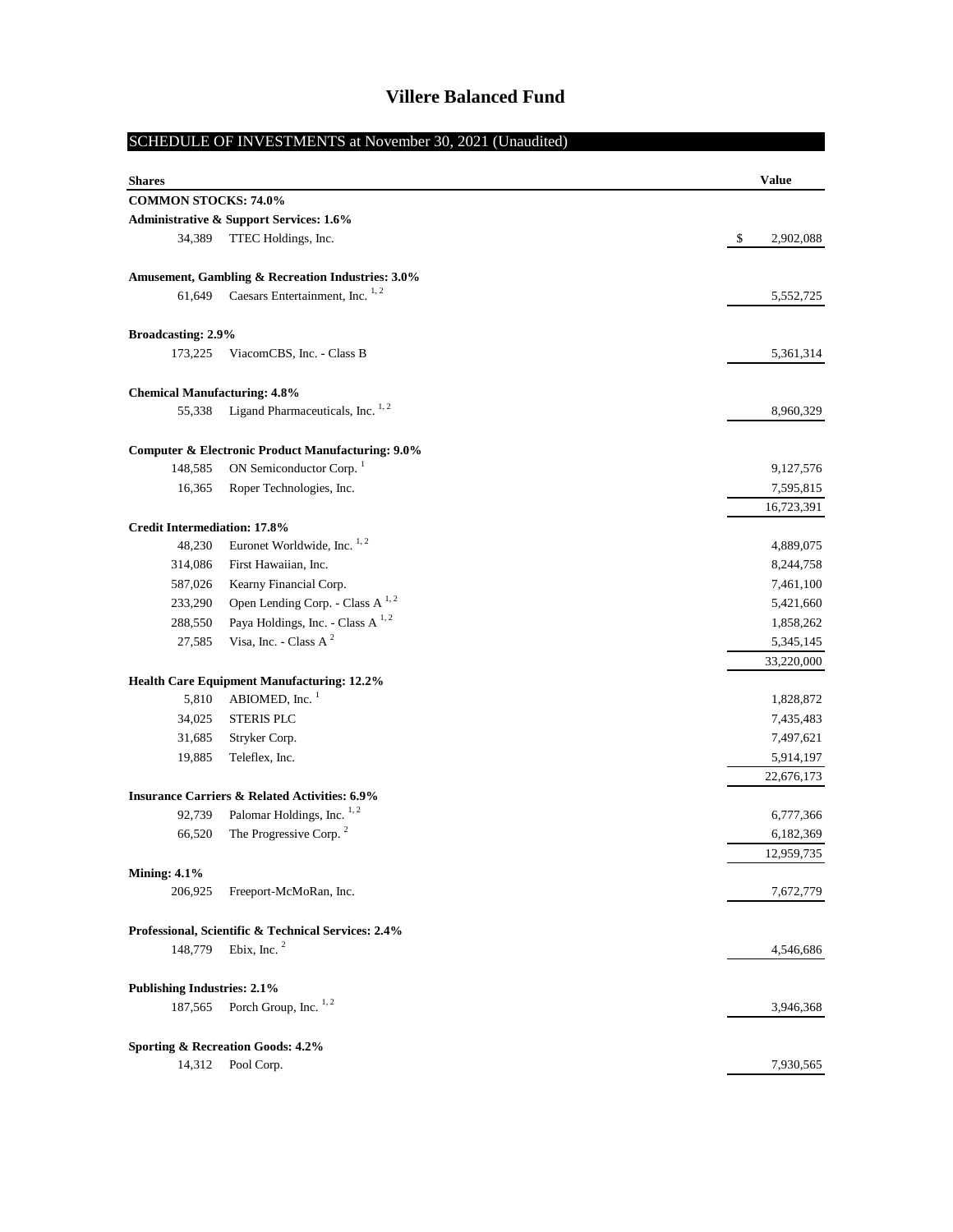| <b>Truck Transportation: 3.0%</b>    |                                                                              |             |
|--------------------------------------|------------------------------------------------------------------------------|-------------|
| 29,510                               | J.B. Hunt Transport Services, Inc.                                           | 5,641,132   |
| TOTAL COMMON STOCKS                  |                                                                              |             |
| (Cost \$108,377,915)                 |                                                                              | 138,093,285 |
| <b>PREFERRED STOCKS: 1.7%</b>        |                                                                              |             |
| Diversified Financials: 1.7%         |                                                                              |             |
|                                      | B Riley Financial, Inc.,                                                     |             |
| 47,800                               | 6.75%                                                                        | 1,222,246   |
| 72,000                               | 6.500%                                                                       | 1,903,680   |
|                                      |                                                                              | 3,125,926   |
| <b>TOTAL PREFERRED STOCKS</b>        |                                                                              |             |
| (Cost \$2,995,000)                   |                                                                              | 3,125,926   |
| <b>Principal Amount</b>              |                                                                              |             |
| <b>CORPORATE BONDS: 19.3%</b>        |                                                                              |             |
| <b>Chemical Manufacturing: 1.4%</b>  |                                                                              |             |
|                                      | HB Fuller Co.,                                                               |             |
|                                      | 4.000%,                                                                      |             |
| \$<br>2,418,000                      | 2/15/27                                                                      | 2,530,691   |
|                                      | Kimberly-Clark Corp.,                                                        |             |
|                                      | 3.200%,                                                                      |             |
| 100,000                              | 4/25/29                                                                      | 108,783     |
|                                      |                                                                              | 2,639,474   |
|                                      | Computer & Electronic Product Manufacturing: 0.5%                            |             |
|                                      | Alphabet, Inc.,                                                              |             |
|                                      | $0.800\%$ ,                                                                  |             |
| 1,000,000                            | 8/15/27                                                                      | 961,144     |
| <b>Credit Intermediation: 0.2%</b>   |                                                                              |             |
|                                      | Visa, Inc.,                                                                  |             |
|                                      | 0.750%,                                                                      |             |
| 321,000                              | $8/15/27$ <sup>2</sup>                                                       | 307,888     |
|                                      |                                                                              |             |
|                                      | <b>Fabricated Metal Product Manufacturing: 0.5%</b><br>Emerson Electric Co., |             |
|                                      | 0.875%,                                                                      |             |
| 950,000                              | 10/15/26                                                                     |             |
|                                      |                                                                              | 916,511     |
| Food Manufacturing: 3.3%             |                                                                              |             |
|                                      | Campbell Soup Co.,                                                           |             |
|                                      | 2.500%,                                                                      |             |
| 6,045,000                            | 8/2/22                                                                       | 6,124,538   |
| <b>Furniture Manufacturing: 0.5%</b> |                                                                              |             |
|                                      | Leggett & Platt, Inc.,                                                       |             |
|                                      | 3.400%,                                                                      |             |
| 970,000                              | 8/15/22                                                                      | 983,329     |
|                                      |                                                                              |             |
|                                      | <b>Insurance Carriers &amp; Related Activities: 0.5%</b>                     |             |
|                                      | Reinsurance Group of America, Inc.,                                          |             |
|                                      | 3.900%,                                                                      |             |
| 800,000                              | $5/15/29$ <sup>2</sup>                                                       | 890,915     |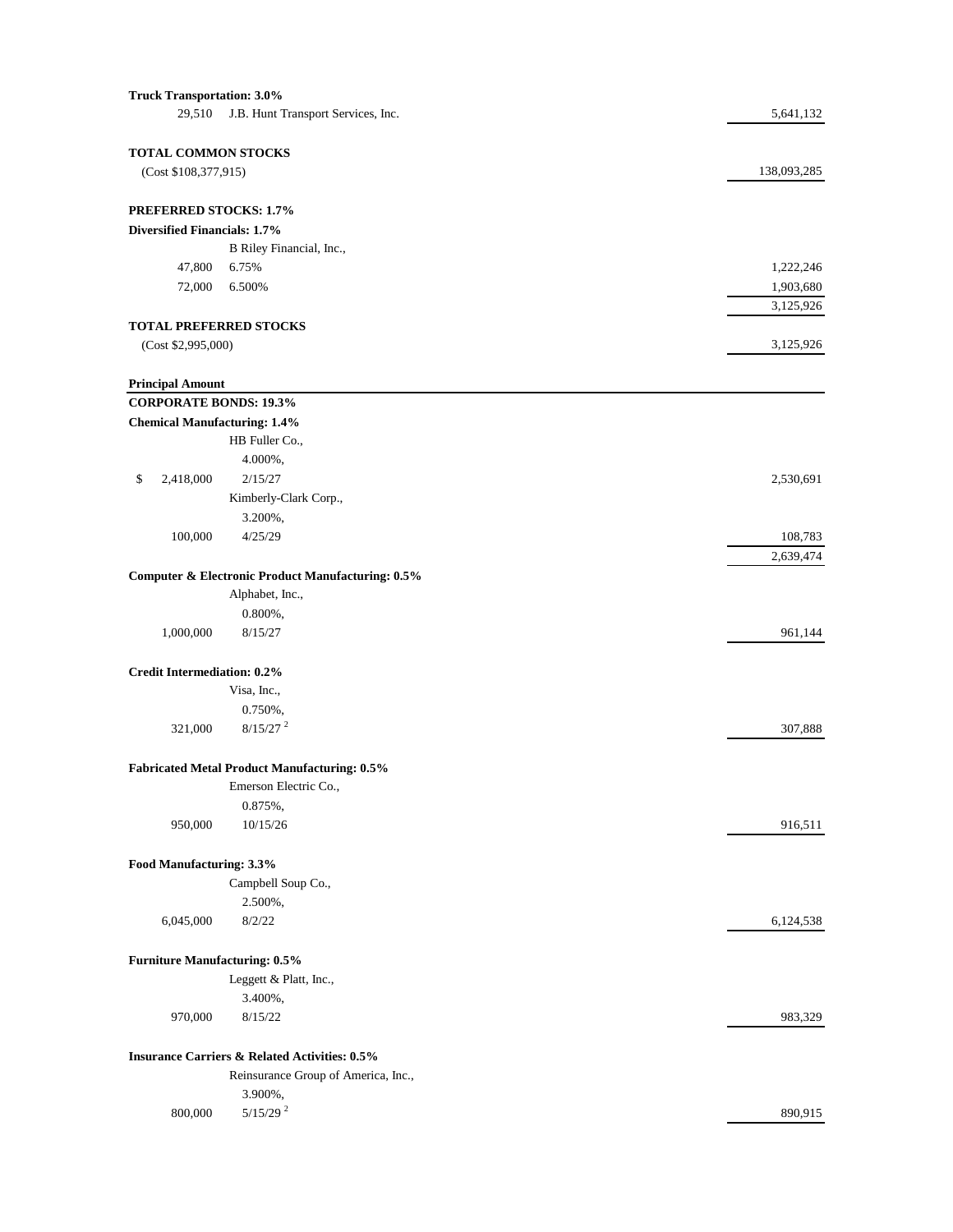|                                   | Merchant Wholesalers & Durable Goods: 1.1%                                     |            |
|-----------------------------------|--------------------------------------------------------------------------------|------------|
|                                   | Avnet, Inc.,                                                                   |            |
|                                   | 3.000%,                                                                        |            |
| 1,000,000                         | $5/15/31^{2}$                                                                  | 993,692    |
|                                   | Hubbell, Inc.,                                                                 |            |
|                                   | 3.500%,                                                                        |            |
| 1,045,000                         | 2/15/28                                                                        | 1,126,731  |
|                                   |                                                                                | 2,120,423  |
| <b>Nonstore Retailers: 0.8%</b>   |                                                                                |            |
|                                   | Amazon.com, Inc.,                                                              |            |
|                                   | 1.650%,                                                                        |            |
| 1,500,000                         | 5/12/28                                                                        | 1,495,016  |
| Oil & Gas: 5.4%                   |                                                                                |            |
|                                   | Phillips 66,                                                                   |            |
|                                   | 4.300%,                                                                        |            |
| 10,000,000                        | 4/1/22                                                                         | 10,120,963 |
|                                   | <b>Primary Metal Manufacturing: 0.3%</b>                                       |            |
|                                   | Reliance Steel & Aluminum Co.,                                                 |            |
|                                   | 1.300%,                                                                        |            |
| 490,000                           | 8/15/25                                                                        | 486,274    |
|                                   | Professional, Scientific & Technical Services: 2.7%                            |            |
|                                   | Equifax, Inc.,                                                                 |            |
|                                   | 3.300%,                                                                        |            |
| 4,995,000                         | 12/15/22                                                                       | 5,110,263  |
|                                   | <b>Transportation Equipment Manufacturing: 1.6%</b>                            |            |
|                                   | Toyota Motor Corp.,                                                            |            |
|                                   | 1.339%,                                                                        |            |
| 2,900,000                         | 3/25/26                                                                        | 2,882,220  |
| Utilities: 0.5%                   |                                                                                |            |
|                                   | Duke Energy Corp.,                                                             |            |
|                                   | $0.900\%$ ,                                                                    |            |
|                                   | $1,000,000$ 9/15/25 <sup>2</sup>                                               | 974,616    |
| <b>TOTAL CORPORATE BONDS</b>      |                                                                                |            |
| (Cost \$35,523,355)               |                                                                                | 36,013,574 |
| <b>Shares</b>                     |                                                                                |            |
|                                   | <b>SHORT-TERM INVESTMENTS: 5.6%</b>                                            |            |
| Money Market Funds: 6.6%          |                                                                                |            |
| 10,443,631                        | Invesco Government & Agency Portfolio - Institutional Class, 0.026% 3          | 10,443,631 |
|                                   | TOTAL SHORT-TERM INVESTMENTS                                                   |            |
| (Cost \$10,443,631)               |                                                                                | 10,443,631 |
|                                   | <b>INVESTMENTS PURCHASED WITH CASH PROCEEDS FROM SECURITIES LENDING: 20.2%</b> |            |
| Private Fund: 20.2%<br>37,747,486 | Mount Vernon Liquid Assets Portfolio, 0.100% <sup>3</sup>                      | 37,747,486 |
|                                   |                                                                                |            |
| (Cost \$37,747,486)               | TOTAL INVESTMENTS PURCHASED WITH CASH PROCEEDS FROM SECURITIES LENDING         |            |
|                                   |                                                                                | 37,747,486 |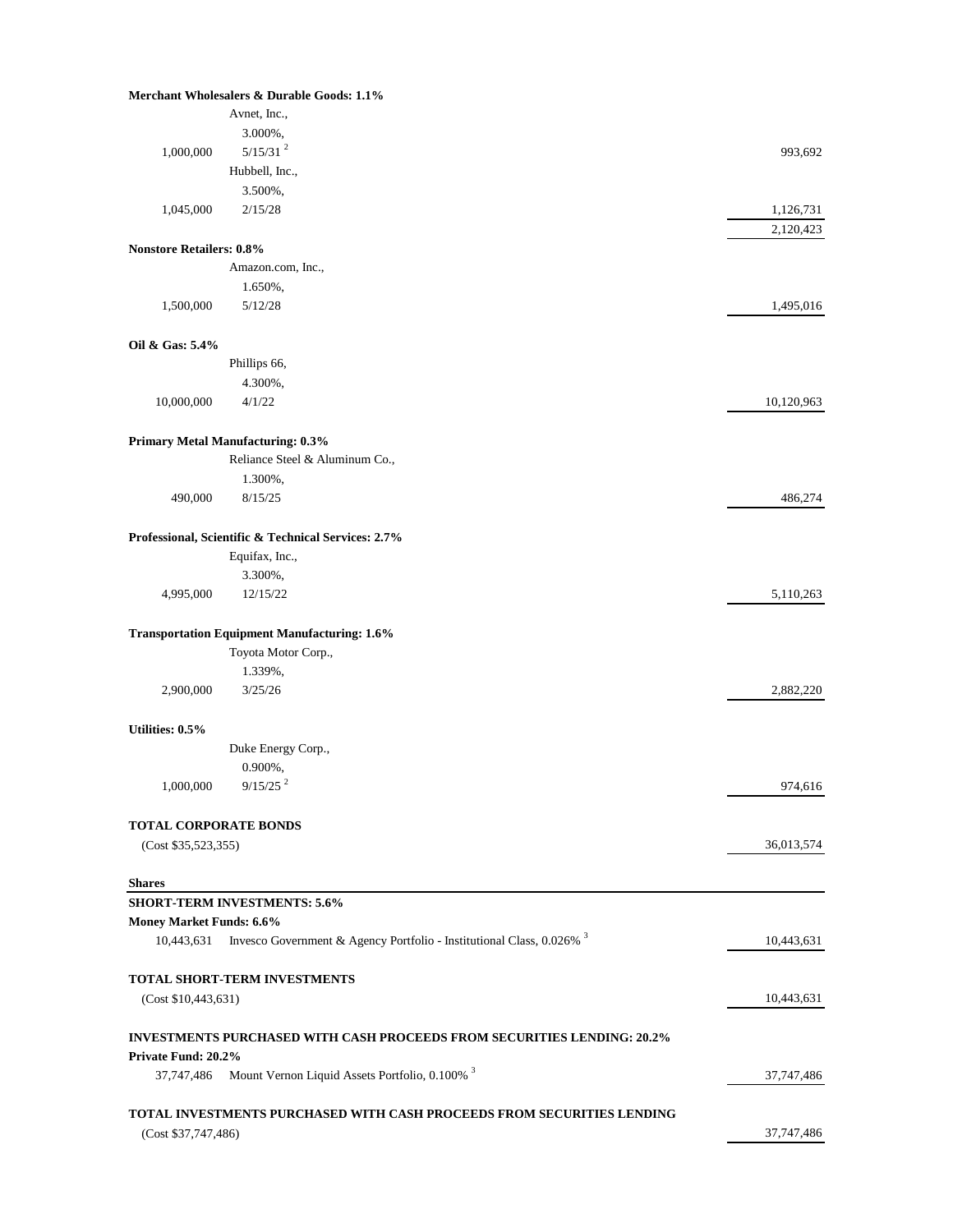## **TOTAL INVESTMENTS IN SECURITIES: 120.8%**

(Cost \$195,087,387)

Liabilities in Excess of Other Assets: (20.8)% **TOTAL NET ASSETS: 100.0%**

225,423,902 (38,888,665) \$ 186,535,237

<sup>1</sup> Non-income producing security.

<sup>2</sup> All or portion of this security is out on loan as of November 30, 2021. Total value of securities out on loan is \$56,647,096 or 30.4% of net assets.

<sup>3</sup> Annualized seven-day effective yield as of November 30, 2021.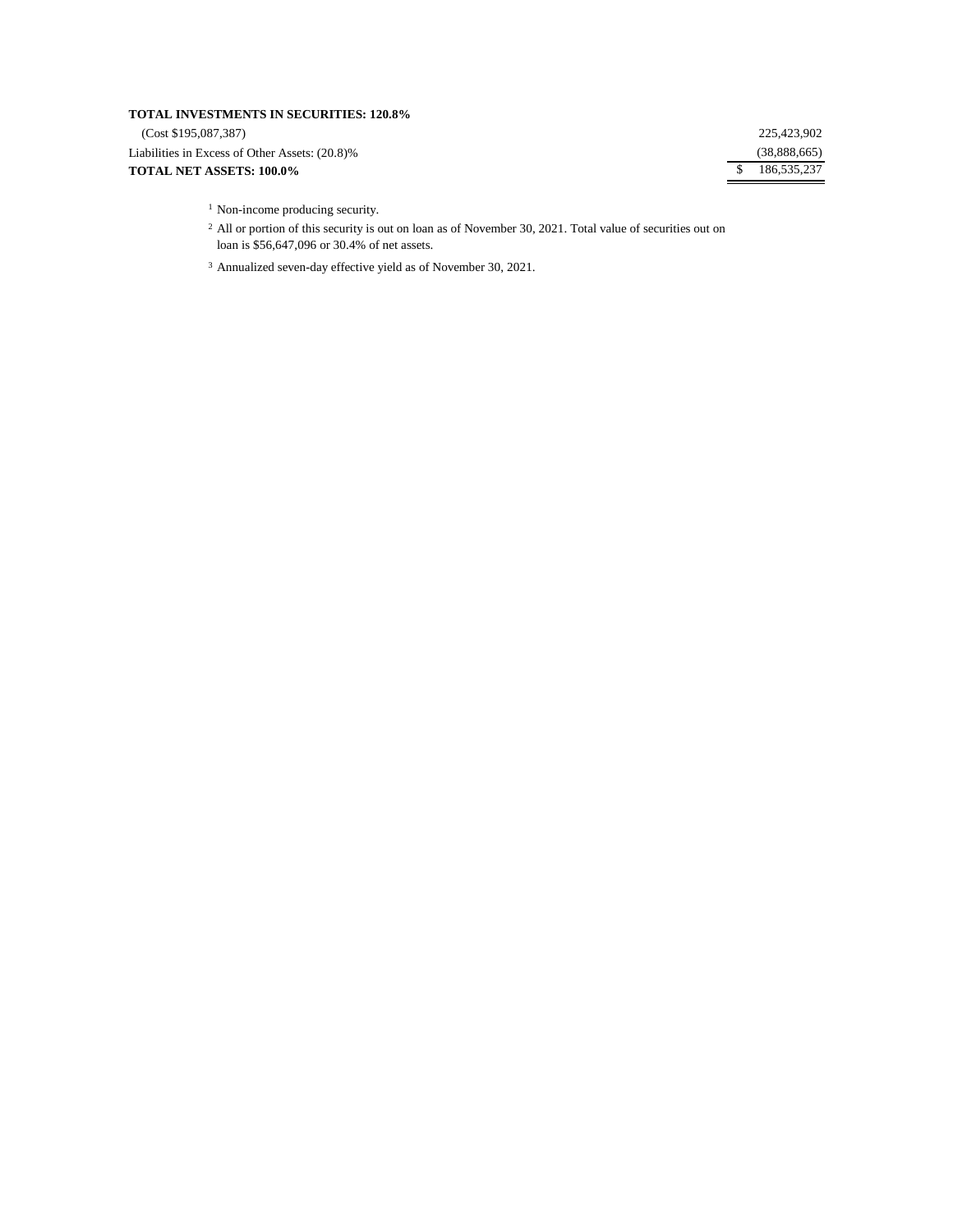### **Summary of Fair Value Exposure at November 30, 2021 (Unaudited)**

The Villere Balanced Fund (the "Fund") utilizes various methods to measure the fair value of its investments on a recurring basis. U.S. GAAP establishes a hierarchy that prioritizes inputs to valuation methods. The three levels of inputs are:

• Level 1 — Unadjusted quoted prices in active markets for identical assets or liabilities that the Fund has the ability to access.

• Level 2 — Observable inputs other than quoted prices included in Level 1 that are observable for the asset or liability, either directly or indirectly. These inputs may include quoted prices for the identical instrument on an inactive market, prices for similar instruments, interest rates, prepayment spreads, credit risk, yield curves, default rates and similar data.

• Level 3 — Unobservable inputs for the asset or liability, to the extent relevant observable inputs are not available, representing the Fund's own assumptions about the assumptions a market participant would use in valuing the asset or liability, and would be based on the best information available.

The following is a summary of the inputs used to value the Fund's investments as of November 30, 2021. See Schedule of Investments for industry breakouts:

| <b>Description</b>                                                                    | <b>Investments</b><br><b>Measured at Net</b><br><b>Asset Value</b> | <b>Level 1</b>    |               | Level 2                  | Level 3                        | <b>Total</b>      |
|---------------------------------------------------------------------------------------|--------------------------------------------------------------------|-------------------|---------------|--------------------------|--------------------------------|-------------------|
|                                                                                       |                                                                    |                   |               |                          |                                |                   |
| <b>Common Stocks</b>                                                                  | \$<br>$\sim$                                                       | \$<br>138,093,285 | <sup>\$</sup> | $\overline{\phantom{a}}$ | \$<br>$\overline{\phantom{a}}$ | \$<br>138,093,285 |
| <b>Preferred Stocks</b>                                                               |                                                                    | 3,125,926         |               | $\overline{\phantom{a}}$ | ۰                              | 3,125,926         |
| <b>Corporate Bonds</b>                                                                |                                                                    | -                 |               | 36,013,574               | ٠                              | 36,013,574        |
| <b>Short-Term Investments</b><br><b>Investments Purchased with Cash Proceeds from</b> |                                                                    | 10.443.631        |               | $\overline{\phantom{a}}$ | ۰                              | 10,443,631        |
| Securities Lending <sup>1</sup>                                                       | 37,747,486                                                         | ٠                 |               |                          | ۰                              | 37,747,486        |
| <b>Total Investments in Securities</b>                                                | 37,747,486                                                         | 151,662,842       |               | 36.013.574               |                                | 225,423,902       |

<sup>1</sup> Certain investments that are measured at fair value using the NAV per share (or its equivalent) as a practical expedient have not been characterized in the fair value hierarchy.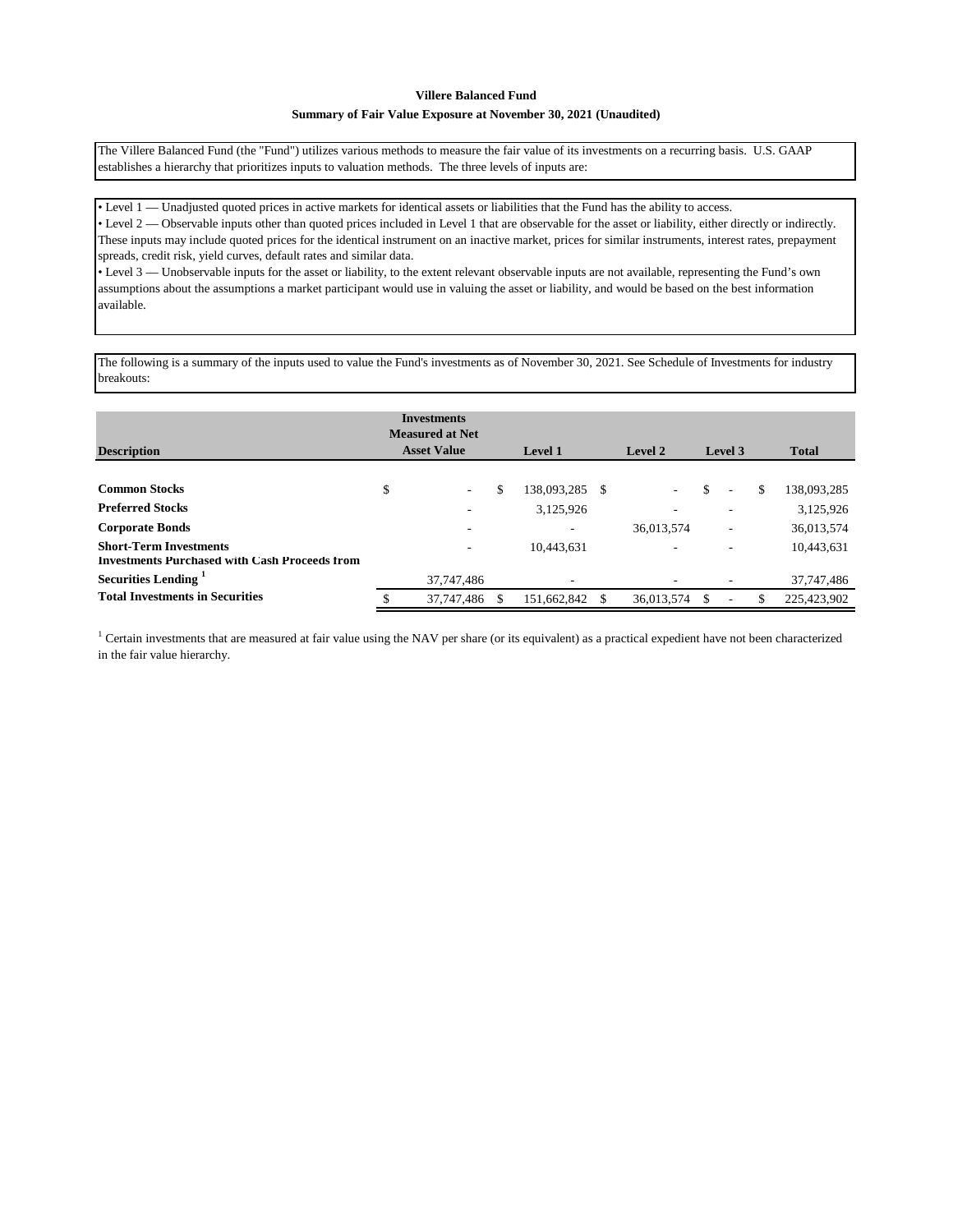# SCHEDULE OF INVESTMENTS at May 31, 2021 (Unaudited)

| <b>Shares</b>                       |                                                              | <b>Value</b>    |
|-------------------------------------|--------------------------------------------------------------|-----------------|
| <b>COMMON STOCKS: 70.4%</b>         |                                                              |                 |
|                                     | Amusement, Gambling & Recreation Industries: 3.2%            |                 |
| 61,649                              | Caesars Entertainment, Inc. <sup>1</sup>                     | \$<br>6,624,185 |
|                                     |                                                              |                 |
| Broadcasting: 3.6%                  |                                                              |                 |
| 173,225                             | ViacomCBS, Inc. - Class B                                    | 7,348,204       |
| <b>Chemical Manufacturing: 3.7%</b> |                                                              |                 |
| 65,180                              | Ligand Pharmaceuticals, Inc. <sup>1,2</sup>                  | 7,671,686       |
|                                     | <b>Computer &amp; Electronic Product Manufacturing: 7.0%</b> |                 |
| 175,930                             | ON Semiconductor Corp. <sup>1</sup>                          | 7,044,237       |
| 16,365                              | Roper Technologies, Inc.                                     | 7,364,414       |
|                                     |                                                              | 14,408,651      |
| <b>Credit Intermediation: 19.6%</b> |                                                              |                 |
| 60,660                              | Euronet Worldwide, Inc.                                      | 9,077,162       |
| 314,086                             | First Hawaiian, Inc.                                         | 8,844,662       |
| 587,026                             | Kearny Financial Corp.                                       | 7,695,911       |
| 265,710                             | Paya Holdings, Inc. - Class A <sup>1,2</sup>                 | 2,635,843       |
| 53,320                              | Visa, Inc. - Class A $^2$                                    | 12,119,636      |
|                                     |                                                              | 40,373,214      |
|                                     | Health Care Equipment Manufacturing: 13.5%                   |                 |
| 23,780                              | ABIOMED, Inc. <sup>1</sup>                                   | 6,767,312       |
| 34,025                              | <b>STERIS PLC</b>                                            | 6,494,012       |
| 31,685                              | Stryker Corp.                                                | 8,088,230       |
| 16,180                              | Teleflex, Inc.                                               | 6,507,434       |
|                                     |                                                              | 27,856,988      |
|                                     | <b>Insurance Carriers &amp; Related Activities: 9.3%</b>     |                 |
| 87,864                              | eHealth, Inc. $1, 2$                                         | 5,733,126       |
| 92,739                              | Palomar Holdings, Inc. <sup>1</sup>                          | 6,769,947       |
| 66,520                              | The Progressive Corp.                                        | 6,590,802       |
|                                     |                                                              | 19,093,875      |
|                                     | Professional, Scientific & Technical Services: 2.0%          |                 |
|                                     | 148,779 Ebix, Inc. <sup>2</sup>                              | 4,076,545       |
|                                     | Sporting & Recreation Goods: 6.0%                            |                 |
| 28,227                              | Pool Corp.                                                   | 12,322,497      |
| <b>Truck Transportation: 2.5%</b>   |                                                              |                 |
| 29,510                              | J.B. Hunt Transport Services, Inc.                           | 5,062,145       |
| TOTAL COMMON STOCKS                 |                                                              |                 |
| (Cost \$101,054,665)                |                                                              | 144,837,990     |
|                                     |                                                              |                 |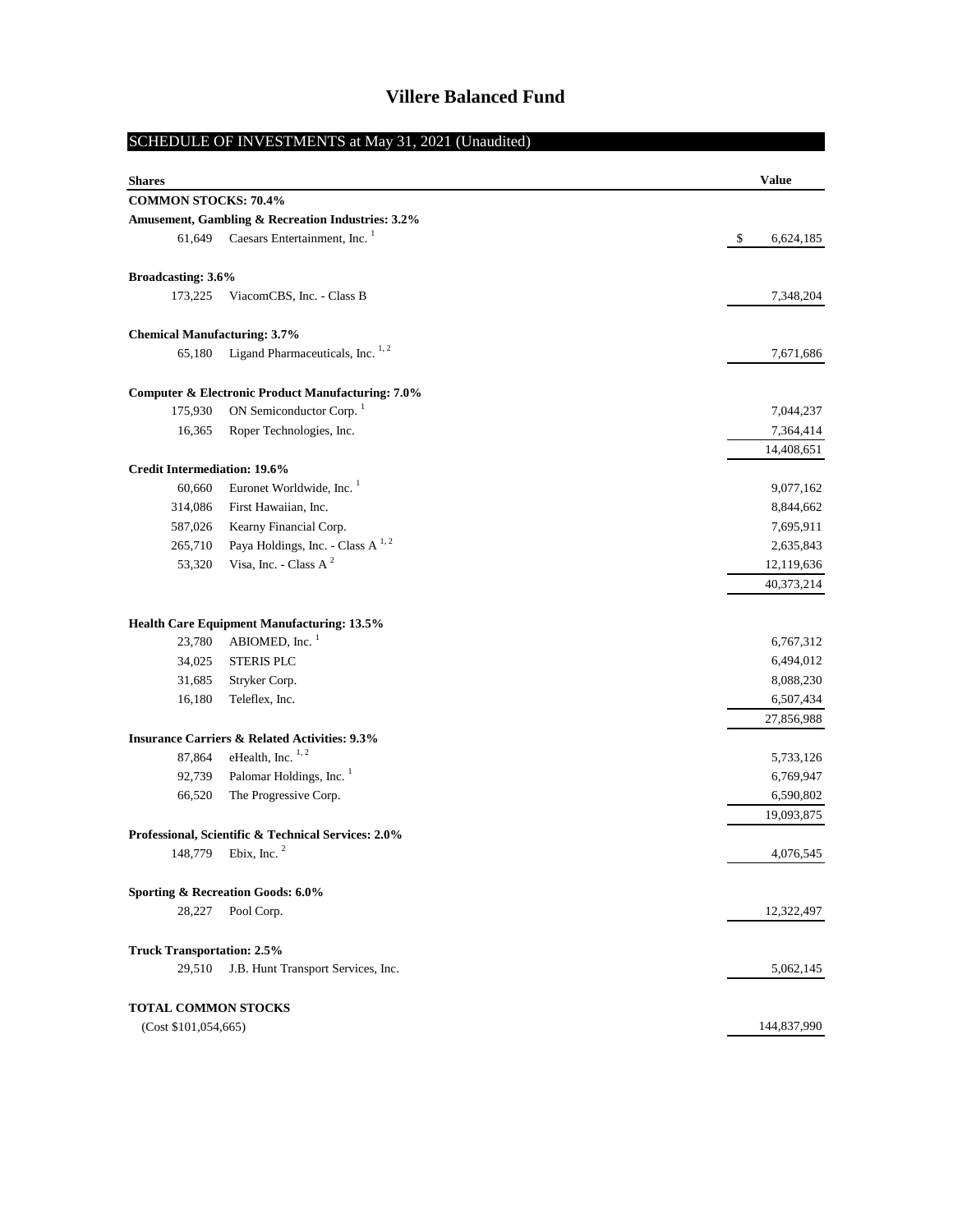| <b>PREFERRED STOCKS: 1.5%</b>        |                                                              |           |
|--------------------------------------|--------------------------------------------------------------|-----------|
| Diversified Financials: 1.5%         |                                                              |           |
|                                      | B Riley Financial, Inc.                                      |           |
| 47,800                               | 6.750%                                                       | 1,234,196 |
| 72,000                               | 6.500%                                                       | 1,863,360 |
|                                      |                                                              | 3,097,556 |
| <b>TOTAL PREFERRED STOCKS</b>        |                                                              |           |
| (Cost \$2,995,000)                   |                                                              | 3,097,556 |
|                                      |                                                              |           |
| <b>Principal Amount</b>              |                                                              |           |
| <b>CORPORATE BONDS: 18.2%</b>        |                                                              |           |
| <b>Chemical Manufacturing: 1.3%</b>  |                                                              |           |
|                                      | HB Fuller Co.,                                               |           |
|                                      | 4.000%,                                                      |           |
| 2,418,000<br>\$                      | 2/15/27                                                      | 2,505,435 |
|                                      | Kimberly-Clark Corp.,                                        |           |
|                                      | 3.200%,                                                      |           |
| 100,000                              | $4/25/29$ <sup>2</sup>                                       | 110,090   |
|                                      |                                                              | 2,615,525 |
|                                      | <b>Computer &amp; Electronic Product Manufacturing: 0.5%</b> |           |
|                                      | Alphabet, Inc.,                                              |           |
|                                      | $0.800\%$ ,                                                  |           |
| 1,000,000                            | $8/15/27$ <sup>2</sup>                                       | 974,823   |
|                                      |                                                              |           |
| <b>Credit Intermediation: 0.2%</b>   |                                                              |           |
|                                      | Visa, Inc.,                                                  |           |
|                                      | 0.750%,                                                      |           |
| 321,000                              | $8/15/27$ <sup>2</sup>                                       | 312,459   |
|                                      | <b>Fabricated Metal Product Manufacturing: 0.5%</b>          |           |
|                                      | Emerson Electric Co.,                                        |           |
|                                      | 0.875%,                                                      |           |
| 950,000                              | 10/15/26                                                     | 936,043   |
|                                      |                                                              |           |
| Food Manufacturing: 3.0%             |                                                              |           |
|                                      | Campbell Soup Co.,                                           |           |
|                                      | 2.500%,                                                      |           |
| 6,045,000                            | 8/2/22                                                       | 6,200,475 |
|                                      |                                                              |           |
| <b>Furniture Manufacturing: 0.5%</b> | Leggett & Platt, Inc.,                                       |           |
|                                      |                                                              |           |
|                                      | 3.400%,                                                      |           |
| 970,000                              | 8/15/22                                                      | 994,477   |
|                                      | <b>General Merchandise Stores: 0.3%</b>                      |           |
|                                      |                                                              |           |

# Walmart, Inc., 3.400%,

640,000 6/26/23 679,575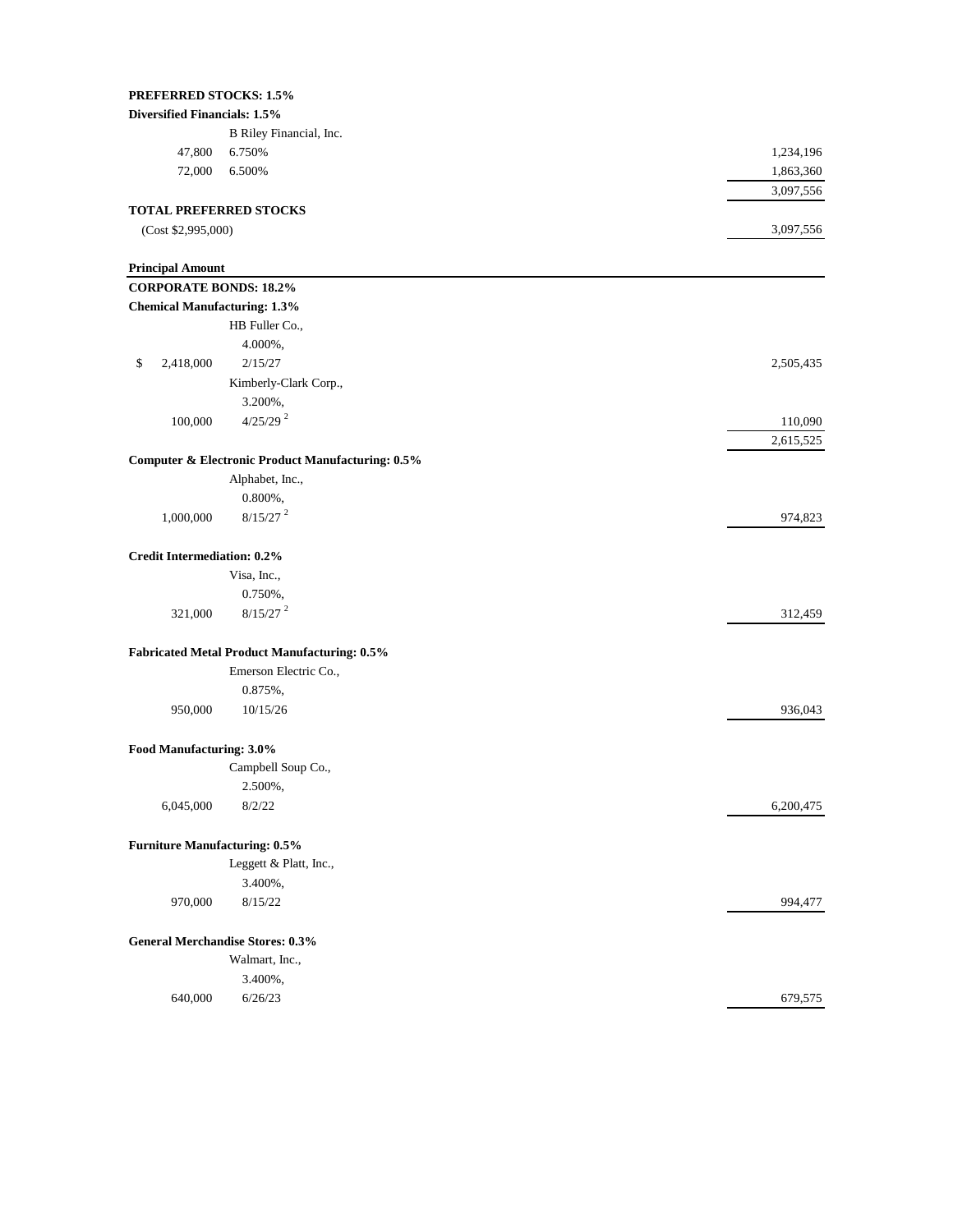## **Insurance Carriers & Related Activities: 0.4%**

|                                 | Reinsurance Group of America, Inc.,                 |            |
|---------------------------------|-----------------------------------------------------|------------|
|                                 | 3.900%,                                             |            |
| 800,000                         | 5/15/29                                             | 886,890    |
|                                 | Merchant Wholesalers & Durable Goods: 1.1%          |            |
|                                 | Avnet, Inc.,                                        |            |
|                                 | 3.000%,                                             |            |
| 1,000,000                       | 5/15/31                                             | 983,085    |
|                                 | Hubbell, Inc.,                                      |            |
|                                 | 3.500%,                                             |            |
| 1,045,000                       | 2/15/28                                             | 1,135,863  |
| <b>Nonstore Retailers: 0.7%</b> |                                                     | 2,118,948  |
|                                 | Amazon.com, Inc.,                                   |            |
|                                 | 1.650%,                                             |            |
| 1,500,000                       | $5/12/28$ <sup>2</sup>                              | 1,510,328  |
| Oil & Gas: 5.0%                 |                                                     |            |
|                                 | Phillips 66,                                        |            |
|                                 | 4.300%,                                             |            |
| 10,000,000                      | 4/1/22                                              | 10,334,850 |
|                                 | Primary Metal Manufacturing: 0.3%                   |            |
|                                 | Reliance Steel & Aluminum Co.,                      |            |
|                                 | 1.300%,                                             |            |
| 490,000                         | 8/15/25                                             | 490,275    |
|                                 | Professional, Scientific & Technical Services: 2.5% |            |
|                                 | Equifax, Inc.,                                      |            |
|                                 | 3.300%,                                             |            |
| 4,995,000                       | 12/15/22                                            | 5,182,258  |
|                                 | <b>Transportation Equipment Manufacturing: 1.4%</b> |            |
|                                 | Toyota Motor Corp.,                                 |            |
|                                 | 1.339%,                                             |            |
| 2,900,000                       | 3/25/26                                             | 2,941,144  |
| Utilities: 0.5%                 |                                                     |            |
|                                 |                                                     |            |
|                                 | Duke Energy Corp.,<br>0.900%,                       |            |
| 1,000,000                       | 9/15/25                                             | 992,271    |
|                                 |                                                     |            |
| <b>TOTAL CORPORATE BONDS</b>    |                                                     |            |
| (Cost \$36,157,773)             |                                                     | 37,170,341 |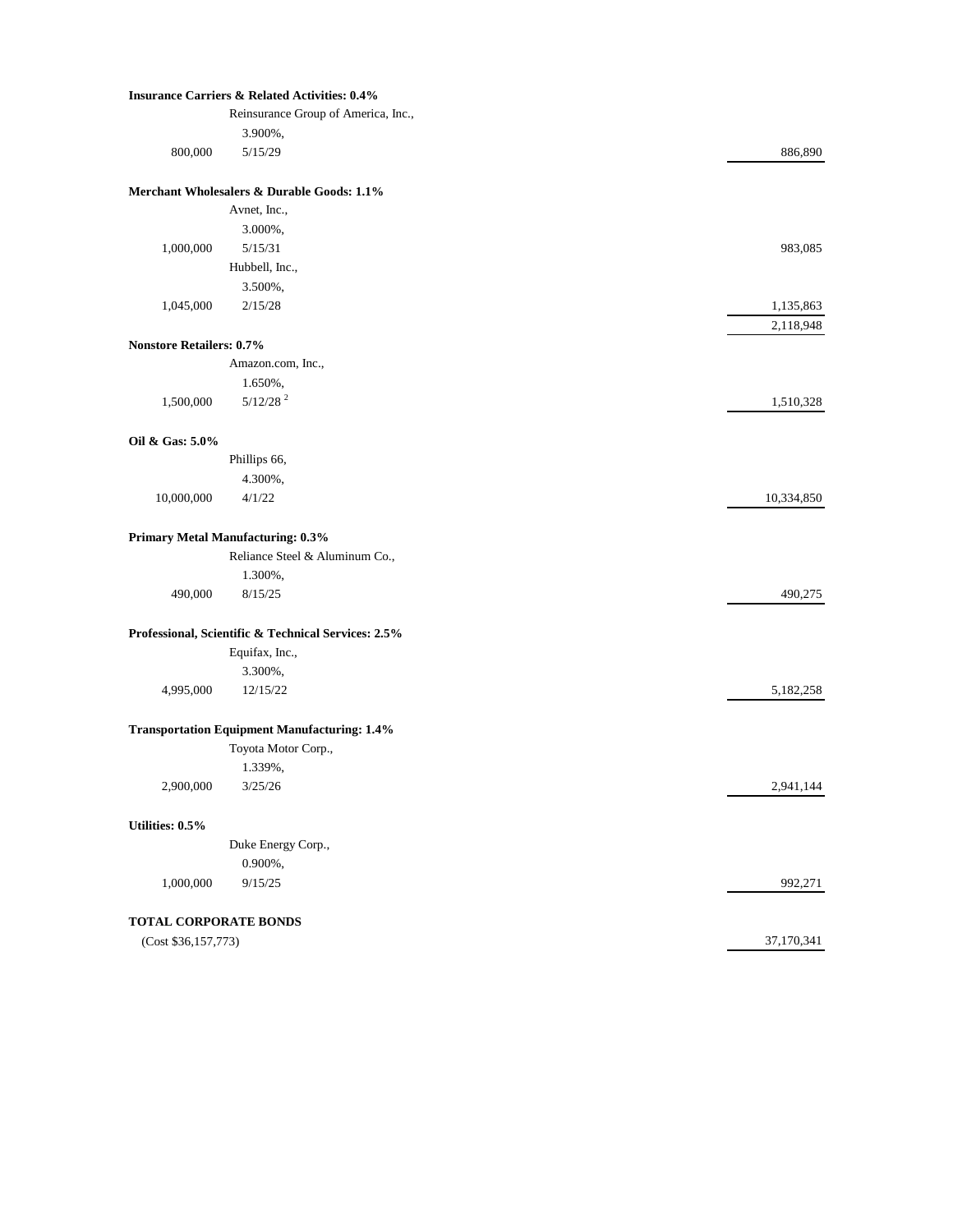| <b>Shares</b>                   |                                                                                     |              |
|---------------------------------|-------------------------------------------------------------------------------------|--------------|
|                                 | <b>SHORT-TERM INVESTMENTS: 9.9%</b>                                                 |              |
| <b>Money Market Funds: 9.9%</b> |                                                                                     |              |
| 20,312,881                      | Invesco Government & Agency Portfolio - Institutional Class, $0.026\%$ <sup>3</sup> | 20,312,881   |
|                                 | <b>TOTAL SHORT-TERM INVESTMENTS</b>                                                 |              |
| (Cost \$20,312,881)             |                                                                                     | 20,312,881   |
|                                 | <b>INVESTMENTS PURCHASED WITH CASH PROCEEDS FROM SECURITIES LENDING: 16.1%</b>      |              |
| Private Funds: 16.1%            |                                                                                     |              |
|                                 | 33,041,424 Mount Vernon Liquid Assets Portfolio, 0.090% 3                           | 33,041,424   |
|                                 | TOTAL INVESTMENTS PURCHASED WITH CASH PROCEEDS FROM SECURITIES LENDING              |              |
| (Cost \$33,041,424)             |                                                                                     | 33,041,424   |
|                                 | <b>TOTAL INVESTMENTS IN SECURITIES: 116.0%</b>                                      |              |
| (Cost \$193,561,743)            |                                                                                     | 238,460,192  |
|                                 | Liabilities in Excess of Other Assets: (16.0)%                                      | (32,840,023) |
| <b>TOTAL NET ASSETS: 100.0%</b> |                                                                                     | 205,620,169  |
|                                 | <sup>1</sup> Non-income producing security.                                         |              |

<sup>2</sup> This security or a poriton of this security was out on loan as of May 31, 2021. Total loaned securities

had a value of \$32,253,073 or 15.7% of net assets.

<sup>3</sup> Annualized seven-day effective yield as of May 31, 2021.